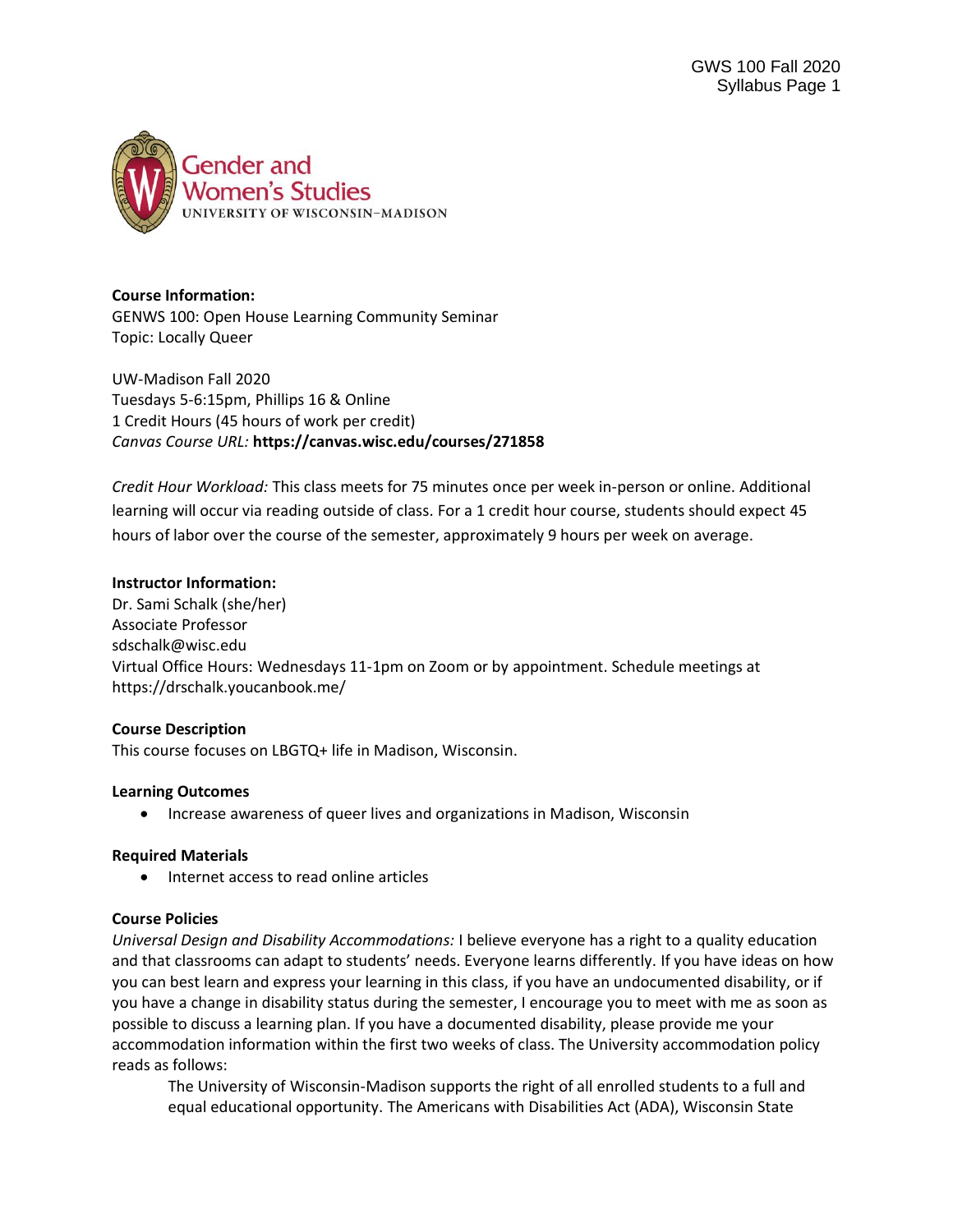Statute (36.12), and UW-Madison policy (Faculty Document 1071) require that students with disabilities be reasonably accommodated in instruction and campus life. Reasonable accommodations for students with disabilities is a shared faculty and student responsibility. Students are expected to inform faculty of their need for instructional accommodations by the end of the third week of the semester, or as soon as possible after a disability has been incurred or recognized. Faculty, will work either directly with the student [you] or in coordination with the McBurney Center to identify and provide reasonable instructional accommodations. Disability information, including instructional accommodations as part of a student's educational record, is confidential and protected under FERPA.

Questions about documenting your disability can be directed to the McBurney Disability Resource Center (mcburney@studentlife.wisc.edu, 608/263-2741).

*Diversity and Inclusion:* This is a course invested in justice which moves beyond notions of diversity and inclusion to seek systemic change to end oppression and liberate all people. I acknowledge as an educator that the University of Wisconsin-Madison is a place that has long been—and continues to be hostile to marginalized people, especially people of color, disabled people and queer and trans people. The University statement on diversity and inclusion reads as follows:

Diversity is a source of strength, creativity, and innovation for UW-Madison. We value the contributions of each person and respect the profound ways their identity, culture, background, experience, status, abilities, and opinion enrich the university community. We commit ourselves to the pursuit of excellence in teaching, research, outreach, and diversity as inextricably linked goals.

The University of Wisconsin-Madison fulfills its public mission by creating a welcoming and inclusive community for people from every background – people who as students, faculty, and staff serve Wisconsin and the world. <https://diversity.wisc.edu/>

*Academic Integrity:* Students are expected to uphold University expectations for academic integrity by submitting only their own original works and ideas for all assignments in this course. Violations of academic integrity can result in a range of repercussions depending on the severity of the violation, from having to repeat the assignment to expulsion from the University. All academic integrity violations will be recorded and reported to the Office of Student Conduct & Community Standards (OSCCS). For more on academic misconduct procedures at UW-Madison see: https://students.wisc.edu/studentconduct/academic-integrity/

*Rules, Rights, and Responsibilities for UW students:* During the global COVID-10 pandemic, we must prioritize our collective health and safety to keep ourselves, our campus, and our community safe. As a university community, we must work together to prevent the spread of the virus and to promote the collective health and welfare of our campus and surrounding community. For more see: <https://guide.wisc.edu/undergraduate/#rulesrightsandresponsibilitiestext> and the Badger Pledge [\(https://smartrestart.wisc.edu/badgerpledge/\)](https://smartrestart.wisc.edu/badgerpledge/)

*COVID-19:* Official UW Statement reads: "Students should continually monitor themselves for COVID-19 symptoms and get tested for the virus if they have symptoms or have been in close contact with someone with COVID-19. Students should reach out to instructors as soon as possible if they become ill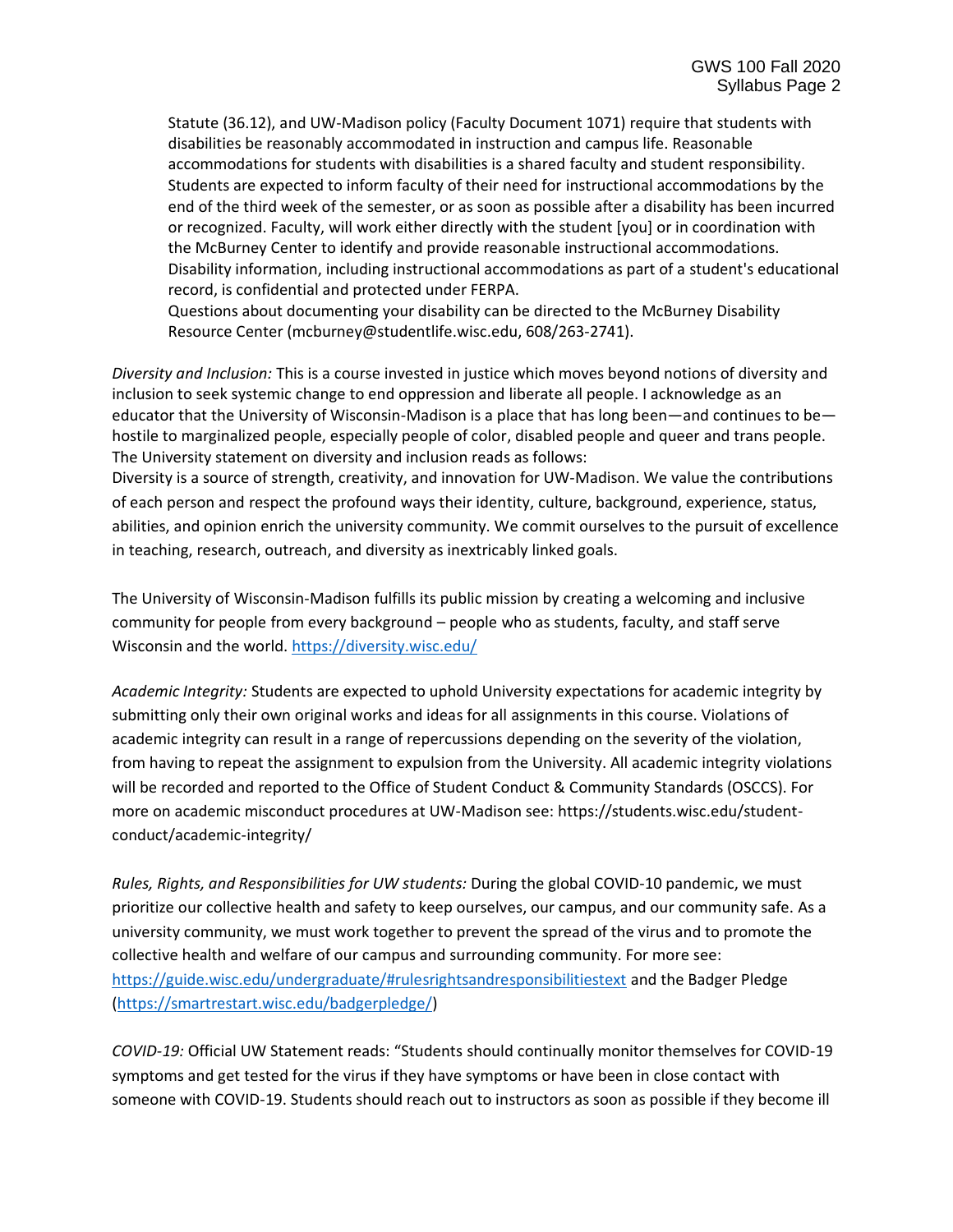or need to isolate or quarantine, in order to make alternate plans for how to proceed with the course. Students are strongly encouraged to communicate with their instructor concerning their illness and the anticipated extent of their absence from the course (either in-person or remote). The instructor will work with the student to provide alternative ways to complete the course work."

Further, I ask that we each be patient and understanding with each other and ourselves as we try to learn, teach, work and survive during a global pandemic. This will not be a "normal" semester for any of us and I want us all to do our best while recognizing that our best is going to vary from person to person based on our resources, support networks, personal obligations and health. Take care of yourself and each other this semester.

#### **Grading and Assignments**

This course is graded on the UW-Madison grading system: A (93-100%), AB (88-92%), B (83-87%), BC (78-82%), C (70-77%), D (60-69%), F (below 60%). The assignments are weighted as follows:

Weekly Meeting Participation: 100%

*Weekly Meeting Participation:* Class sessions will vary in format, primarily involving some face to face sessions and some synchronous video chat discussions depending upon the needs of the group. Participation includes attending class sessions, reading the assigned material in advance, speaking in discussions, and participating in in-class activities.

**Course Schedule** *Tuesday, September 14, 2021 Welcome Week*

### *Tuesday, September 21, 2021*

Our Lives Magazine (guest: Patrick Farabaugh)

- Phill Busse "Patrick Farabaugh creates an extended LGBT family in Madison" The Isthmus. 2012. https://isthmus.com/archive/people/patrick-farabaugh-creates-an-extended-lgbt-family-inmadison/
- Spend 30 minutes looking at the Our Lives website

### *Tuesday, September 28, 2021*

Madison Queer History (guest: Scott Seyforth)

- "Glad to Be Gay: Gay Cable Access Television in Madison" (PDF)
- "Gay Firsts" *Our Lives Magazine* 2014 (online): https://ourliveswisconsin.com/article/gay-firsts/
- "Mad Pride" *Our Lives Magazine* 2019 (online): https://ourliveswisconsin.com/article/madpride/

### *Tuesday, October 5, 2021*

Madison Gay Hockey Association (guest: Avery Cordingley)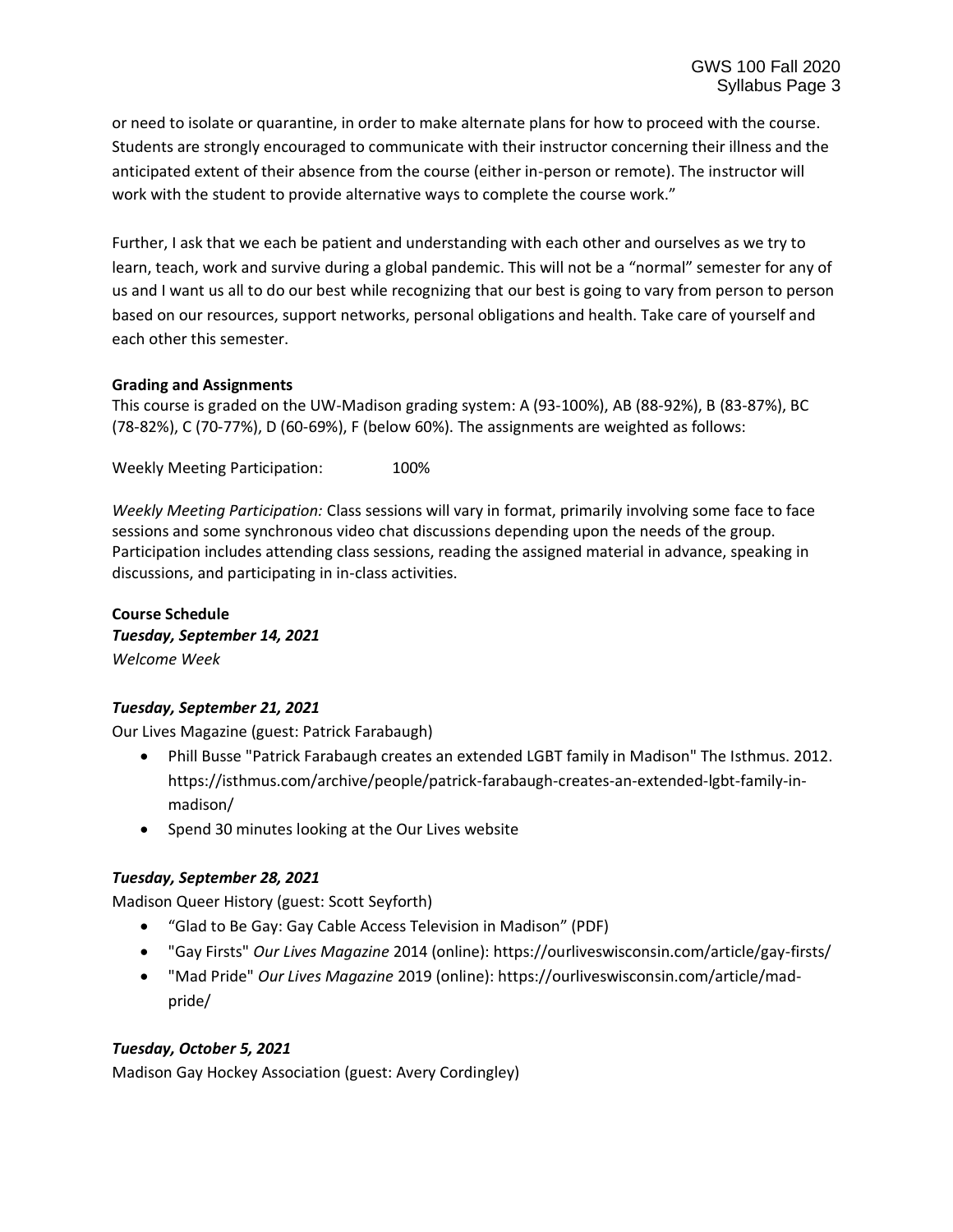- Avery Cordingley "Bringing Their Whole Self to Every Game" *Our Lives Magazine*. 2020. https://ourliveswisconsin.com/article/bringing-their-whole-self-to-every-game/
- k8 Walton "Team Trans Breaks the Ice" *Our Lives Magazine* 2020: <https://ourliveswisconsin.com/article/team-trans-breaks-the-ice/>
- Randi Hagen "A Story Worth Telling" *Our Lives Magazine* 2019: <https://ourliveswisconsin.com/article/a-story-worth-telling/>
- Tim Tender "Popping the Bubble" *Our Lives Magazine* 2018: https://ourliveswisconsin.com/article/popping-the-bubble/

# *Tuesday, October 12, 2021*

Queer activism (guests: Freedom Inc Queer Team)

- Will Cioci "Pride for Black lives: Intersectionality celebrated in Madison during LGBTQ Pride month" *Wisconsin Watch*. 2020: [https://wisconsinwatch.org/2020/06/pride-for-black-lives](https://wisconsinwatch.org/2020/06/pride-for-black-lives-intersectionality-celebrated-in-madison-during-lgbtq-pride-month/)[intersectionality-celebrated-in-madison-during-lgbtq-pride-month/](https://wisconsinwatch.org/2020/06/pride-for-black-lives-intersectionality-celebrated-in-madison-during-lgbtq-pride-month/)
- Emily Mills "The World Builder" *Our Lives Magazine*. 2020: <https://ourliveswisconsin.com/article/the-world-builder/>
- Stacy Harbaugh "Freedom, Inc.'s Shyra Adams recognized as an emerging leader" *Our Lives Magazine*. 2021: https://ourliveswisconsin.com/article/freedom-inc-s-shyra-adams-recognizedas-an-emerging-leader/

### *Tuesday, October 19, 2021*

Queer Comedy (guests: Dina Martinez and Shawna Lutzow)

- Shawna Lutzow "Laughing Out Loud" *Our Lives Magazine*. 2018. <https://ourliveswisconsin.com/article/laughing-out-loud/>
- Dina Martinez "Funny Woman" *Our Lives Magazine.* 2014. <https://ourliveswisconsin.com/article/funny-woman/>
- Dina Martinez "Funny Lady" *Our Lives Magazine.* 2018. https://ourliveswisconsin.com/article/funny-lady/

### *Tuesday, October 26, 2021*

Field Trip to Room of One's Own (guest: Misian Taylor)

- Emily Mills "Turning the Page" *Our Lives Magazine*. 2018 <https://ourliveswisconsin.com/article/turning-the-page/>
- Claire Kirch "Bookselling Profile: A Room of Own's Own" *Publisher's Weekly.* 2021. https://www.publishersweekly.com/pw/by-topic/industry-news/bookselling/article/86640 bookselling-profile-a-room-of-one-s-own.html
- A Room of One's Own social media: Twitter & Instagram (follow and/or read some of their recent posts/tweets to get a sense of their vibe)

### *Tuesday, November 2, 2021*

Queer Madison Mixtape (guests: Jess Waggoner, Jennifer Bastian, & Doug Rowe)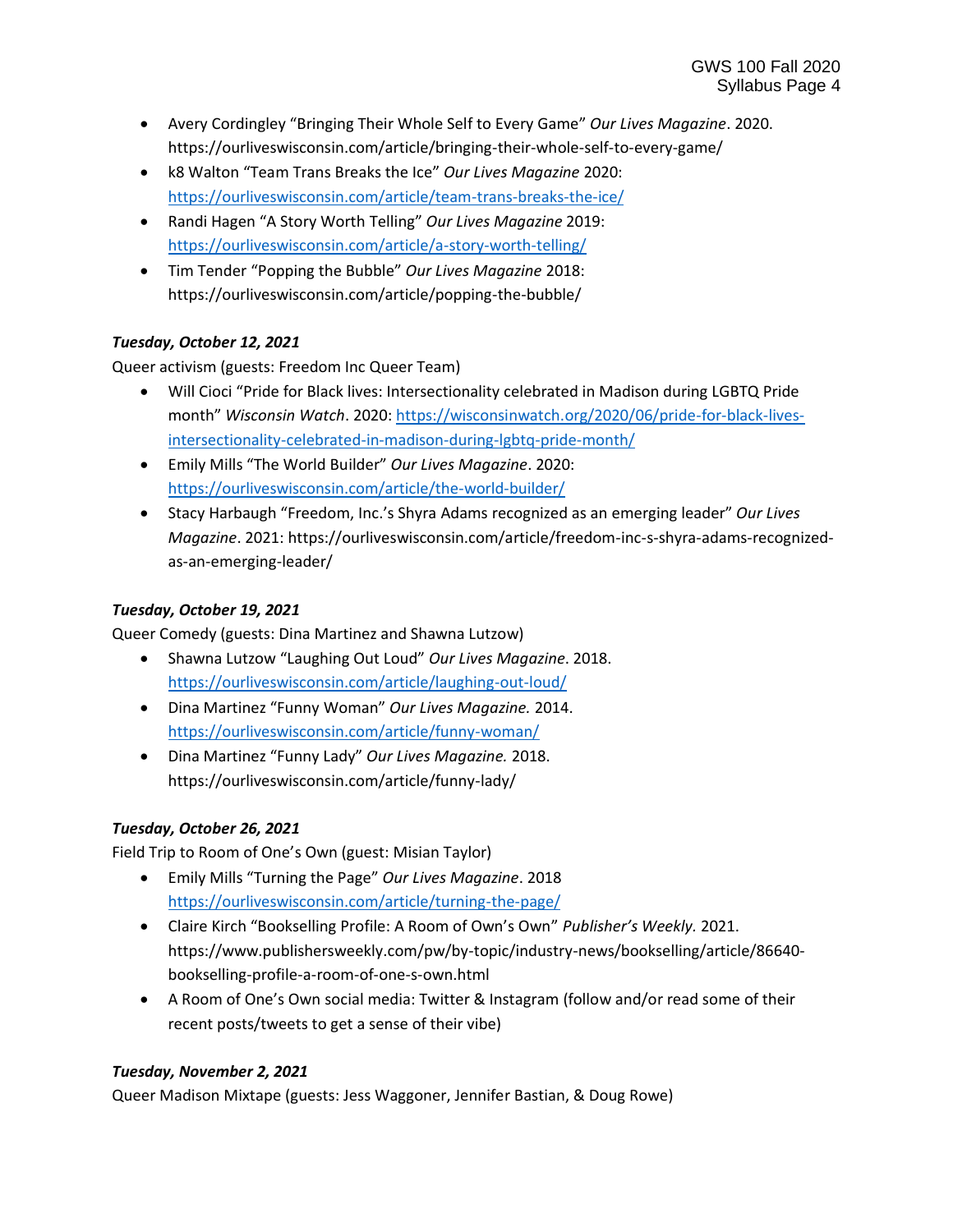- Queer Madison Mixtape album: https://queermadisonmixtape.bandcamp.com/releases
- Steven Sporel "Communication's inaugural Queer Madison Mixtape is an endearing capsule of a tumultous time" *Our Lives Magazine* 2021. [https://ourliveswisconsin.com/article/communications-inaugural-queer-madison-mixtape-is-an](https://ourliveswisconsin.com/article/communications-inaugural-queer-madison-mixtape-is-an-endearing-capsule-of-a-tumultous-time/)[endearing-capsule-of-a-tumultous-time/](https://ourliveswisconsin.com/article/communications-inaugural-queer-madison-mixtape-is-an-endearing-capsule-of-a-tumultous-time/)

## *Tuesday, November 9, 2021*

Roller Derby (guest: Jing Taylor)

- "A Brief History of Madison Roller Derby" <https://www.madisonrollerderby.org/information.html>
- Max Witynski. "Rolling with the Punches" *Our Lives Magazine.* 2019. https://ourliveswisconsin.com/article/rolling-with-the-punches/
- Eddie Lupella "Family on Wheels" *Our Lives Magazine.* 2018. https://ourliveswisconsin.com/article/family-on-wheels/
- Karleigh Webb "Roller derby skaters welcome trans and non-binary competitors" *Out Sports*. 2019. https://www.outsports.com/2019/10/7/20899759/roller-derby-inclusion-transgenderathletes-terf

## *Tuesday, November 16, 2021*

Drag Scene (guests: Anya Knees and Jasper Madison)

- 2021 Magic Festival Performances
- Lenda Jo "Pushing for Equitable Queer Nightlife" *Our Lives Magazine*. 2020. <https://ourliveswisconsin.com/article/pushing-for-equitable-queer-nightlife/>
- Patrick Farabaugh "Phoenix Rising" *Our Lives Magazine*. 2021. https://ourliveswisconsin.com/article/phoenix-rising/

# *Tuesday, November 23, 2021*

# *Class cancelled*

# *Tuesday, November 30, 2021*

Queer Birthing & Doulas (guest: Janine Gardner)

- Prismatic Birthing website (look at the about and services pages) <https://www.prismaticbirth.com/>
- •

# *Tuesday, December 7, 2021*

OutReach (guest: Mark Hargrove)

• Patrick Farabaugh "OutReach Board Votes to Withdraw Pride Parade Applications by Madison Area Law Enforcement Groups" *Our Lives Magazine*. 2018.